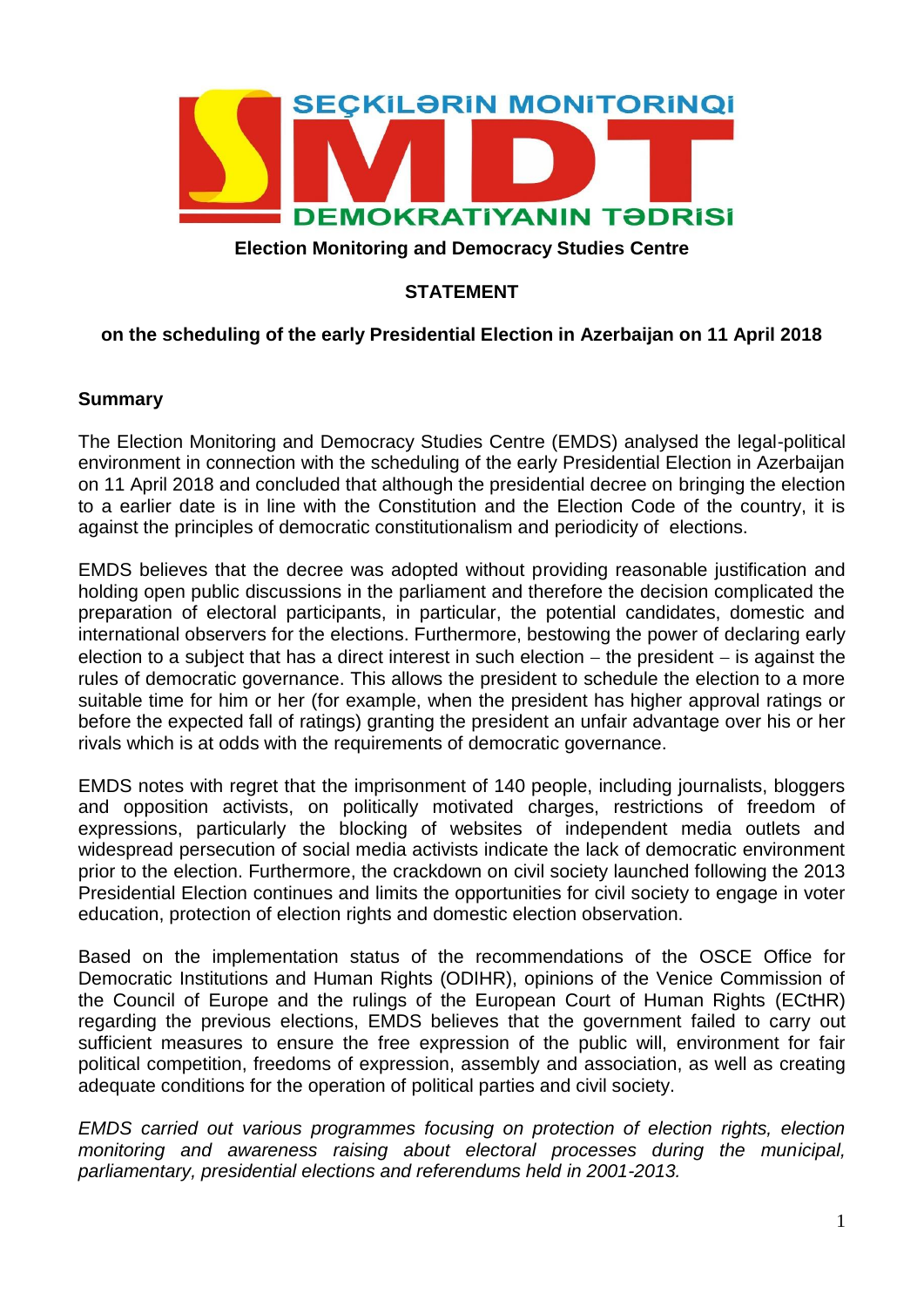# **Legal basis for scheduling early Presidential Election**

The President of Azerbaijan Ilham Aliyev signed a decree on 5 February 2018 bringing the date of the Presidential Election from October 2018 to a six month earlier date of 11 April. Although the decree was adopted in accordance with Article 101 of the Constitution and Article 179 of the Election Code, it violated the principles of democratic constitutionalism and periodicity of elections.

The President obtained a power to declare early election as a result of the Constitutional amendments adopted with the September 2016 Referendum which were criticised by the Venice Commission of the Council of Europe for not having clear rationale behind proposed amendments, not involving the Parliament in their discussions and lacking provisions specifying rules for the amendments to take into effect.<sup>1</sup>

The decree was adopted without providing reasonable justification and holding open public discussions in the parliament and therefore the decision complicated the preparation of electoral participants, in particular, the potential candidates, domestic and international observers, for the Presidential Election. This also violated the requirements regarding the reasonable frequency and timeframe stipulated in the international documents<sup>2</sup> which Azerbaijan is party to.

The legislation of other Council of Europe member states specifies concrete circumstances for holding early elections (particularly, presidential elections) and lists conditions for declaring them. The first part of Article 101 of the Constitution of Azerbaijan, however, does not indicate any conditions or circumstances and grants the president with the power to declare early election without providing any justification or grounds. This provision of the Constitution is at odds with the good electoral practice of Council of Europe member states.

Furthermore, granting the power to declare an early election to a subject with a direct interest in the electoral process  $-$  the president  $-$  without any limitations or conditions is against the principles of democratic governance. This allows the president to schedule the election to a more suitable time for him or her (for example, when the president has higher approval ratings or before the expected fall of the ratings) granting the president an unfair advantage over his or her rivals which is at odds with the requirements of democratic governance.

In the context of the 2016 Constitutional amendments which bolstered the President's powers at the expense of the legislative and judiciary branches, <sup>3</sup> granting discretionary power of declaring early presidential election allows for abuse of this power. Therefore although declaring early election by the president is legal in accordance with Azerbaijani legislation, it is not legitimate in the context of democratic constitutionalism.

## **Preparations for the early Presidential Election and the political environment**

The authorities have not carried out any reforms with regards to creating suitable and democratic election environment in Azerbaijan according to the EMDS's assessment of

 $\overline{a}$ 

<sup>&</sup>lt;sup>1</sup> The Opinion of the Venice Commission of the Council of Europe, available at:

http://www.venice.coe.int/webforms/documents/?pdf=CDL-AD(2016)029-e

 $<sup>2</sup>$  Article 25b of the International Covenant of Civic and Political Rights, and the Protocol 3 of the European Convention of Human</sup> Rights

<sup>3</sup> The Referendum Act on Amendments to the Constitution of Azerbaijan, available at (in Azerbaijani): http://president.az/articles/20630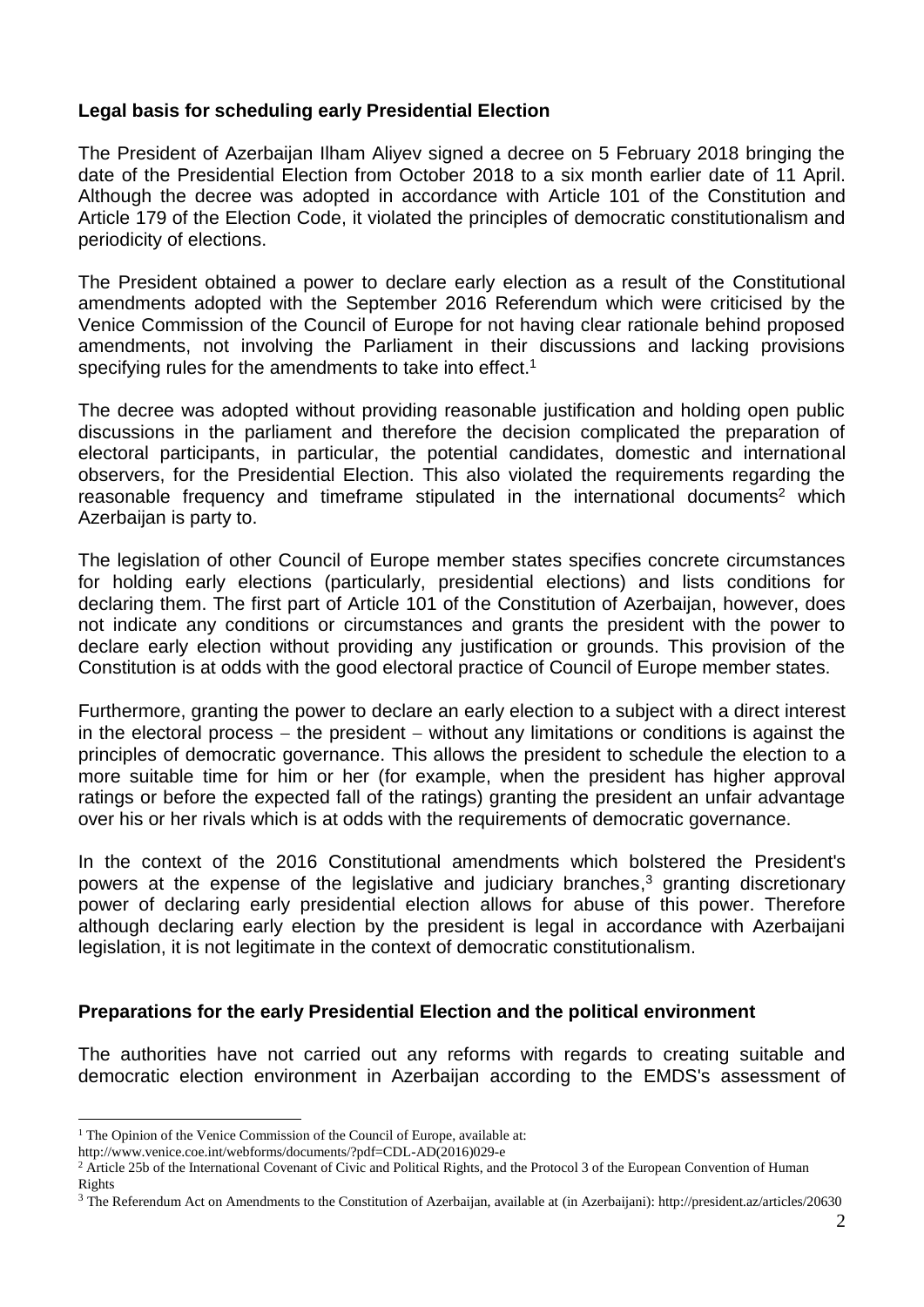implementation status of the election recommendations of the OSCE/ODIHR, opinions of the Venice Commission and the rulings of the ECtHR published six months ago.<sup>4</sup>

Furthermore, the Election Code adopted in 2003 does not allow for holding free and fair elections in Azerbaijan and holding the early Presidential Election without significant improvement of the law casts serious doubts over the electoral process. Therefore the recommendations of domestic and international organizations on the improvement of the Election Code, including the recommendation on the formation of election commissions on the basis of equal representation of political forces, impartial investigation of election complaints, registration of candidates and election campaigning. The unchanged composition of the Central Election Commission and other election commissions in the last 15 years despite the numerous rulings of the ECtHR recognizing the violation of election rights is another major factor negatively affecting the public trust in the electoral process.

The authorities should also simplify the complicated mechanisms for voter registration and should carry out the proper calculation of the number of voters. Unfortunately, despite being raised by EMDS since 2009, the inconsistency between the number of voters announced by the Central Election Commission and the number of citizens above-18 years old provided by the State Committee on Statistics is yet to be addressed.

Bringing the date of the election to an earlier date also creates obstacles for opposition candidates and for domestic and international election observation groups, and the short election timeframe does not allow for a proper voter education programme.

The parliament granted the government with unlimited power to block the access to websites in March 2017<sup>5</sup> which gives the authorities discretionary power to restrict freedom of expression on the internet. The widespread persecution of social media activists and the calls of the Central Election Commission to control social media during the election are undue interference into freedom of expression. This is unacceptable in the context of democratic elections, and creates obstacles to voter education and learning voters' preferences during the election campaign period. Furthermore, the lack of independent TVs and radios along with the harassment of independent media and blocking the access to news websites critical of the authorities raise serious concerns regarding the guaranteeing democratic environment prior to the election.

More than 140 people, including opposition leaders, journalists, bloggers and social media activists, remain in prison for their critical positions towards the authorities and regularly dozens of people face persecution for expressing their views. Furthermore, in the last few years, the Parliament disproportionally toughened sanctions for organizing and participating in peaceful assemblies specifying up to 3-month of detention and hefty fines for the violation of rules of assembly. 6

The crackdown on civil society and human rights organizations launched after the 2013 Presidential Election continues and the restrictive amendments to the legislation on freedom of association remain in place. The ongoing criminal investigation against domestic and international NGOs, tax fines and travel bans imposed on NGOs and their leaders, and obstacles to accessing foreign funding restrict the work of civil society during the election.

 $\overline{a}$ 

<sup>4</sup> The Assessment Document by EMDS, available at: http://smdtaz.org/wp-content/uploads/2017/09/EMDS-AR-100917.pdf <sup>5</sup> Amendments to the law on "Information, informing and protection of information" of the Republic of Azerbaijan, available at (in Azerbaijani) <http://www.meclis.gov.az/?/az/legislation/view/3548>

<sup>6</sup> Amendments to the Code of Administrative Offences, March 2016, available at (in Azerbaijani): <http://e-qanun.az/code/24>